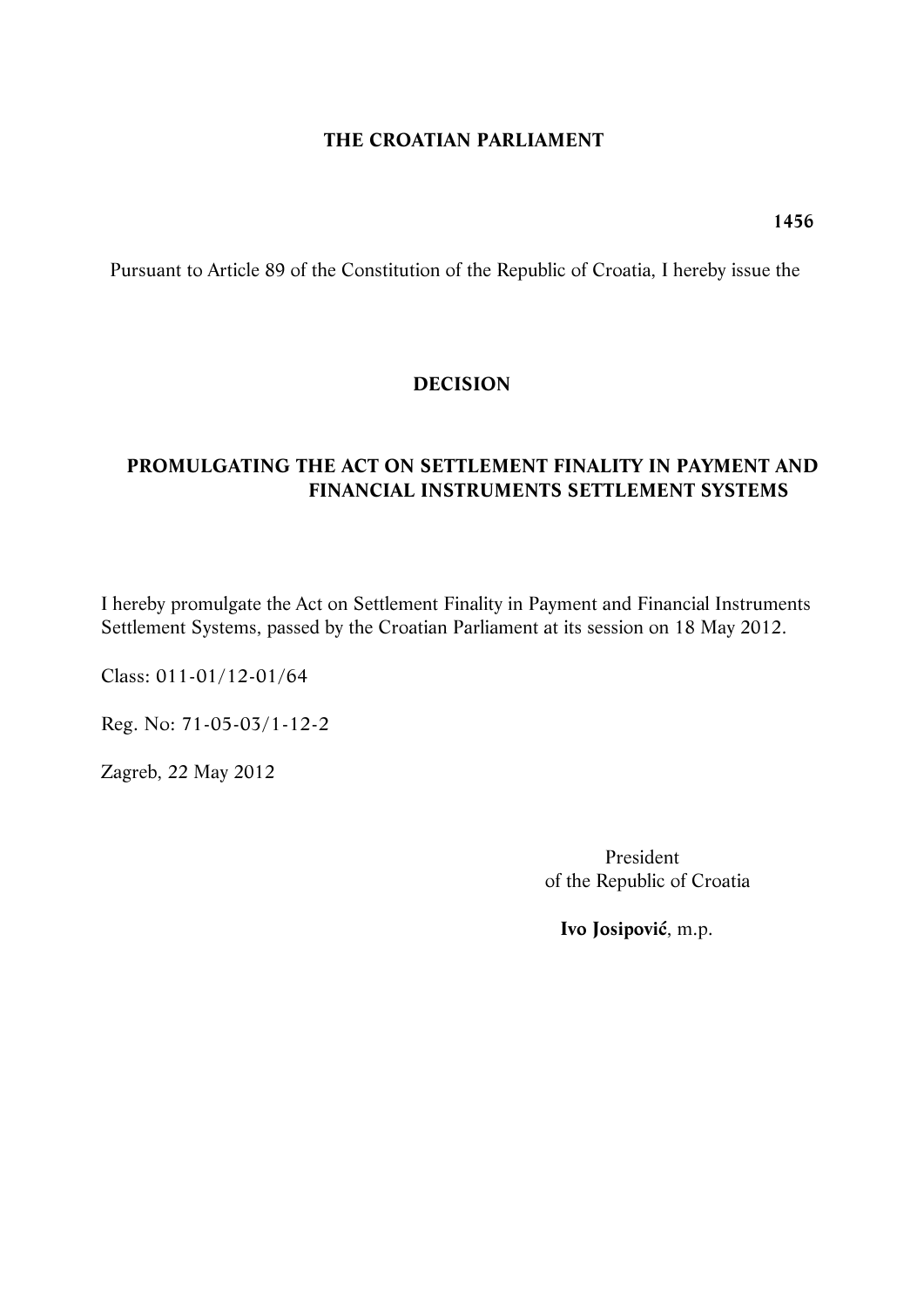## **ACT ON SETTLEMENT FINALITY IN PAYMENT AND FINANCIAL INSTRUMENTS SETTLEMENT SYSTEMS**

# **I GENERAL PROVISIONS**

### *Subject matter and scope of the Act*  **Article 1**

(1) This Act regulates settlement finality in the transfer order settlement systems and the effects of insolvency proceedings against a participant in a system on the rights and obligations arising from, or in connection with the participation of a participant in a system, as well as the rights of the holders of collateral security in the event of insolvency proceedings against the provider of collateral security.

(2)This Act shall apply to all systems that meet the criteria set forth in Article 3, item 1 of this Act and to all participants and all indirect participants referred to in Article 3, item 2, subitems 1, 2, 3 and 8 in these systems, as well as to any collateral security provided in connection with the participation in those systems or with the operation of the Croatian National Bank in its function as a central bank.

(3)This Act shall also apply to any collateral security provided in connection with the operations of the European Central Bank or the central banks of the Member States in their functions as central banks.

(4) For the purpose of this Act, Member State shall be a state signatory to the Agreement on the European Economic Area.

### **Article 2**

This Act contains provisions that are consistent with the following legislative acts of the European Union:

*-* Directive 98/26/EC of the European Parliament and of the Council of 19 May 1998 on settlement finality in payment and securities settlement systems **(**OJ L 166, 11.6.1998); and

*-* Directive 2009/44/EC of the European Parliament and of the Council of 6 May 2009 amending Directive 98/26/EC on settlement finality in payment and securities settlement systems and Directive 2002/47/EC on financial collateral arrangements as regards linked systems and credit claims (OJ 146, 10.6.2009).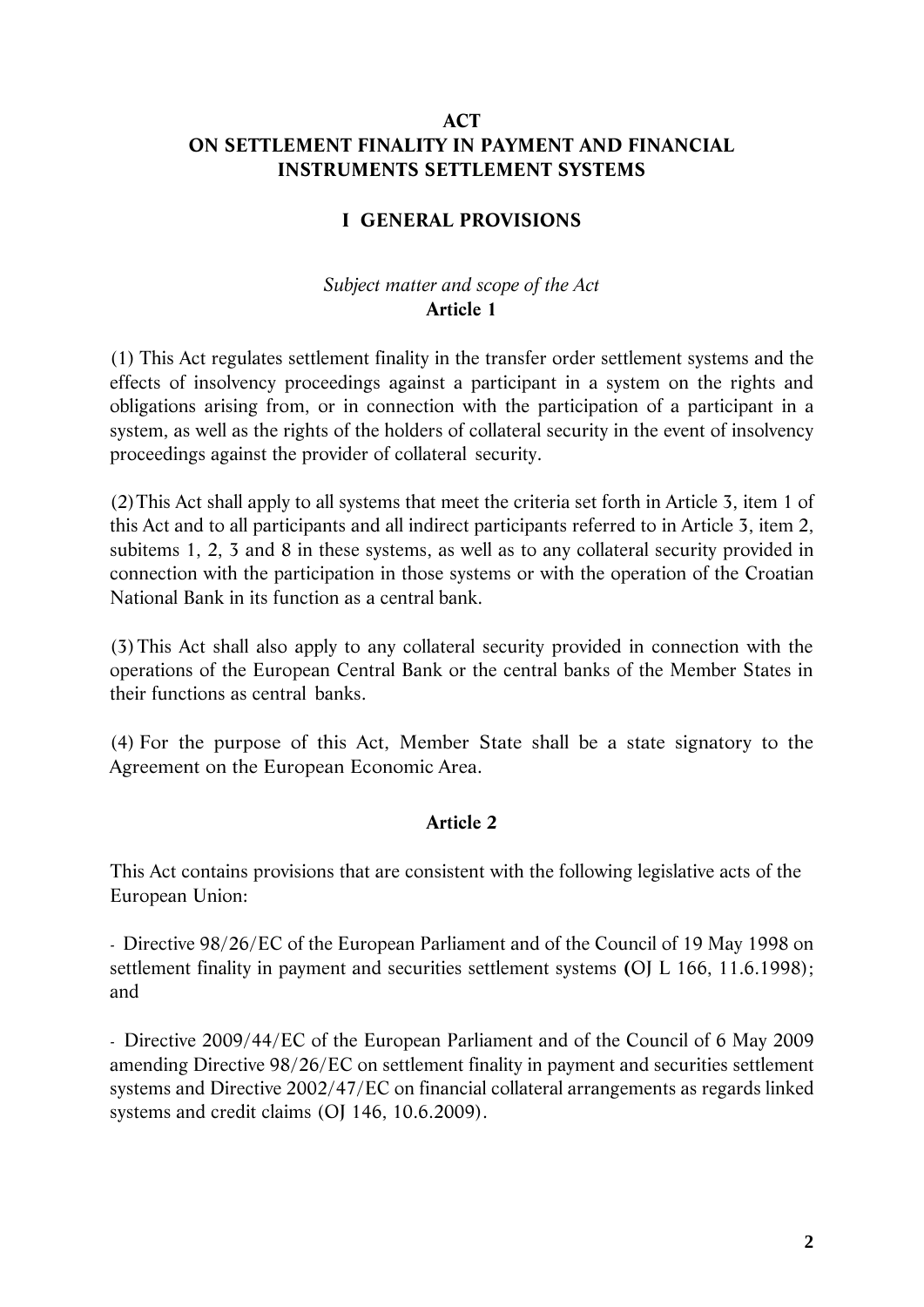# *Definitions*  **Article 3**

For the purpose of this Act, individual terms shall have the following meaning:

1)"*system*" means any system complying with the following criteria:

1.it consists of at least three participants, without counting an operator of that system, a settlement agent, a central counterparty, a clearing house or an indirect participant,

2. it applies common rules and standardised arrangements for clearing, regardless of whether clearing is carried out through a central counterparty or without its participation, or for the execution of transfer orders,

3.the rules of the system define the moment of entry and the moment of irrevocability of a transfer order,

4.it has been established by law or by a regulation enacted pursuant to a law, or it operates on the basis of the authorisation issued by a competent authority pursuant to a special law and in accordance with a written agreement between the participants of which at least one has its head office in the Republic of Croatia, and

5. it operates in financial instruments or in kuna, or, unless otherwise provided for by a special law, in euro or any other currency, or in various currencies which the system converts one against the other;

2) "*institution*" means the following entity which participates in a system and which is responsible for discharging the financial obligations arising from transfer orders within that system:

1. credit institution with a head office in the Republic of Croatia as provided for by the law regulating credit institutions,

2. credit institution of a Member State or a third country as provided for by the law regulating credit institutions,

3.branch of a foreign credit institution with a head office in the Republic of Croatia,

4. investment firm with a head office in the Republic of Croatia as provided for by the law regulating the capital market,

5.investment firm with a head office outside the Republic of Croatia as provided for by the law regulating the capital market,

6. public authorities of the Republic of Croatia and legal persons whose liabilities are guaranteed by the Republic of Croatia pursuant to law; for the purpose of this Act, public authorities shall be government bodies, bodies of the units of local and regional self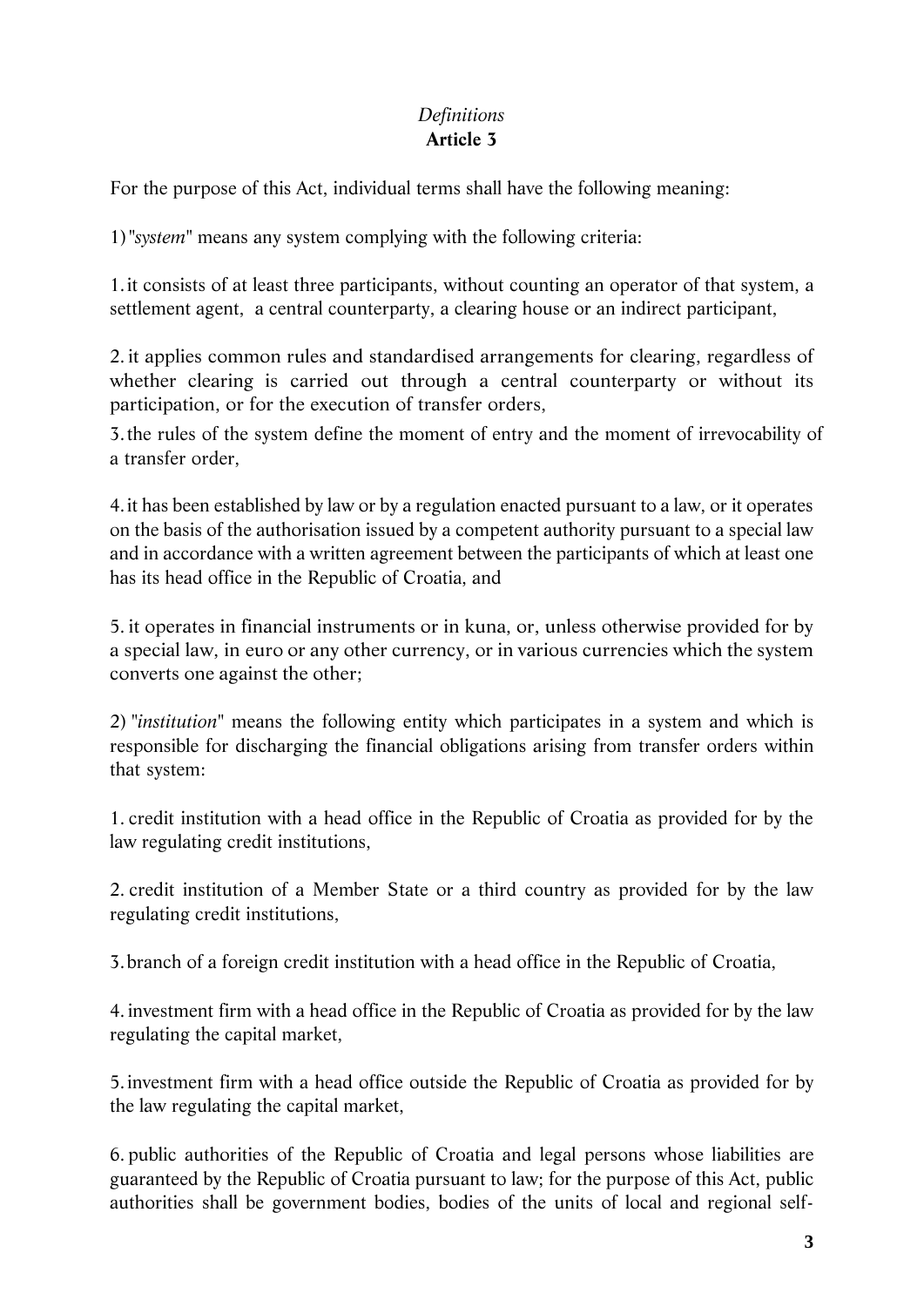government, legal persons with public authority and other persons entrusted with public authority,

7.public authorities of a Member State and entities whose liabilities are guaranteed by the Member State, and

8. institutions referred to in Article 2 of Directive 2006/48/EC of the European Parliament and of the Council of 14 June 2006 relating to the taking up and pursuit of the business of credit institutions;

3) "*central counterparty*" means an entity interposed between the institutions in the system and acting as the exclusive counterparty of these institutions with regard to their transfer orders;

4) "settlement agent" means an entity opening settlement accounts for institutions and/or central counterparties participating in the system, through which transfer orders within the system are settled and as the case may be, extending credit to those participants for settlement purposes;

5) "*clearing house*" means an entity responsible for the calculation of the net positions of institutions, a central counterparty and/or a settlement agent, if they participate in the system;

6) "*participant*" means an institution, a settlement agent, a central counterparty, a clearing house or an operator of a system; the same participant may act within a system as a central counterparty, a settlement agent or a clearing house or may carry out part or all of these tasks, according to the rules of the system;

7) "*indirect participant*" means an institution, a central counterparty, a settlement agent, a clearing house or an operator of a system having a contractual relationship with a participant in the system executing transfer orders, which enables an indirect participant to pass transfer orders through the system, provided that such an indirect participant is known to the operator the system; the indirect participant, referred to in item 2, subitems 1, 2, 3 and 8 of this Article, shall be considered a participant in the payment system for the purpose of this Act, without limitation of liability of the participant through which that indirect participant passes transfer orders to the payment system;

8)"*financial instrument*" means a financial instrument as defined by the law regulating the capital market;

# 9)"*transfer order*" means:

1. any instruction by a participant to place at the disposal of a recipient an amount of money by means of a book entry on the accounts of a credit institution, a central bank, a central counterparty or a settlement agent, or any instruction resulting in the assumption or discharge of a payment obligation as defined by the rules of the system,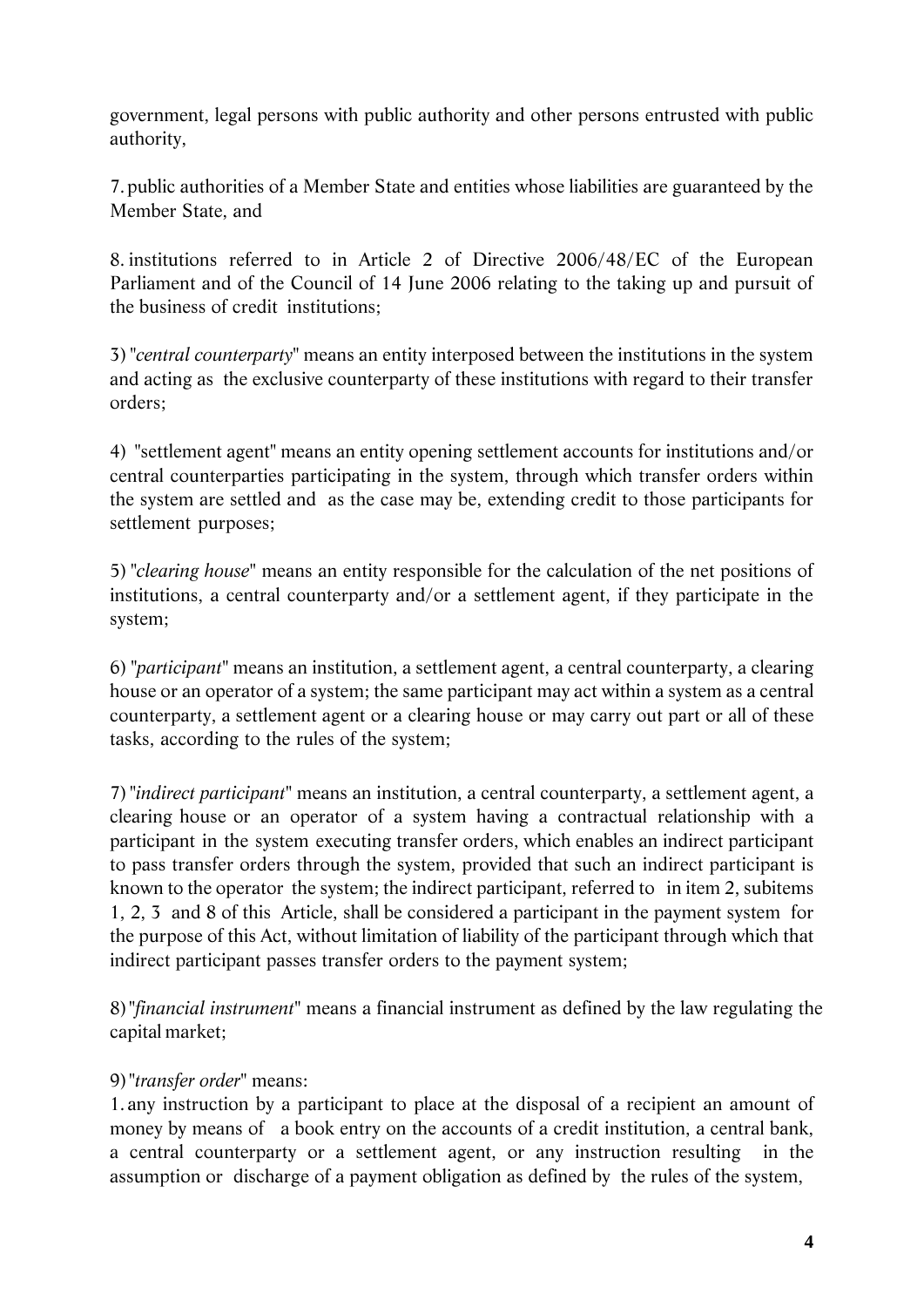2. any instruction by a participant to transfer a financial instrument or a title to a financial instrument by means of a book entry on a register, or in another appropriate way;

10) "*insolvency proceedings against a participant*" means a bankruptcy, a measure to ensure the prohibition of payments from accounts and the prohibition of disposing of financial instruments determined pursuant to the law regulating bankruptcy proceedings and any other collective measure provided for by the law of the Republic of Croatia, of a Member State or a third country, either to wind up the participant or to reorganise it, where such measure involves temporary or permanent suspending of or imposing limitations on payments or transfers of financial instruments;

11) "*netting*" means the conversion into one net claim or one net obligation of claims and obligations resulting from transfer orders which a participant or participants either issue to, or receive from, one or more other participants with the result that only a net amount can be claimed or owed;

12) "*settlement account*" means an account with a central bank, a settlement agent or a central counterparty used to hold funds or financial instruments and to settle transactions between participants in the system;

13) "*collateral security*" means a collateral security as provided for by the law regulating financial collateral arrangements;

14) "*business day*" means a period determined by the rules of the system, encompassing all the events in the course of the system's single business cycle, including settlements during the day and night;

15) "*interoperable system*" means a system whose operator has concluded an agreement with the operator or operators of one or more systems, which includes execution of transfer orders between these systems; the agreement concluded between the interoperable systems shall not constitute a system for the purpose of this Act;

16) "*operator of a system*" means an entity responsible for the functioning of the system. The operator of the system may also act as a settlement agent, a central counterparty or a clearing house.

# *Systems for executing transfer orders*  **Article 4**

(1)The systems through which the transfer orders referred to in Article 3, item 9, subitem 1 of this Act are executed shall be payment systems.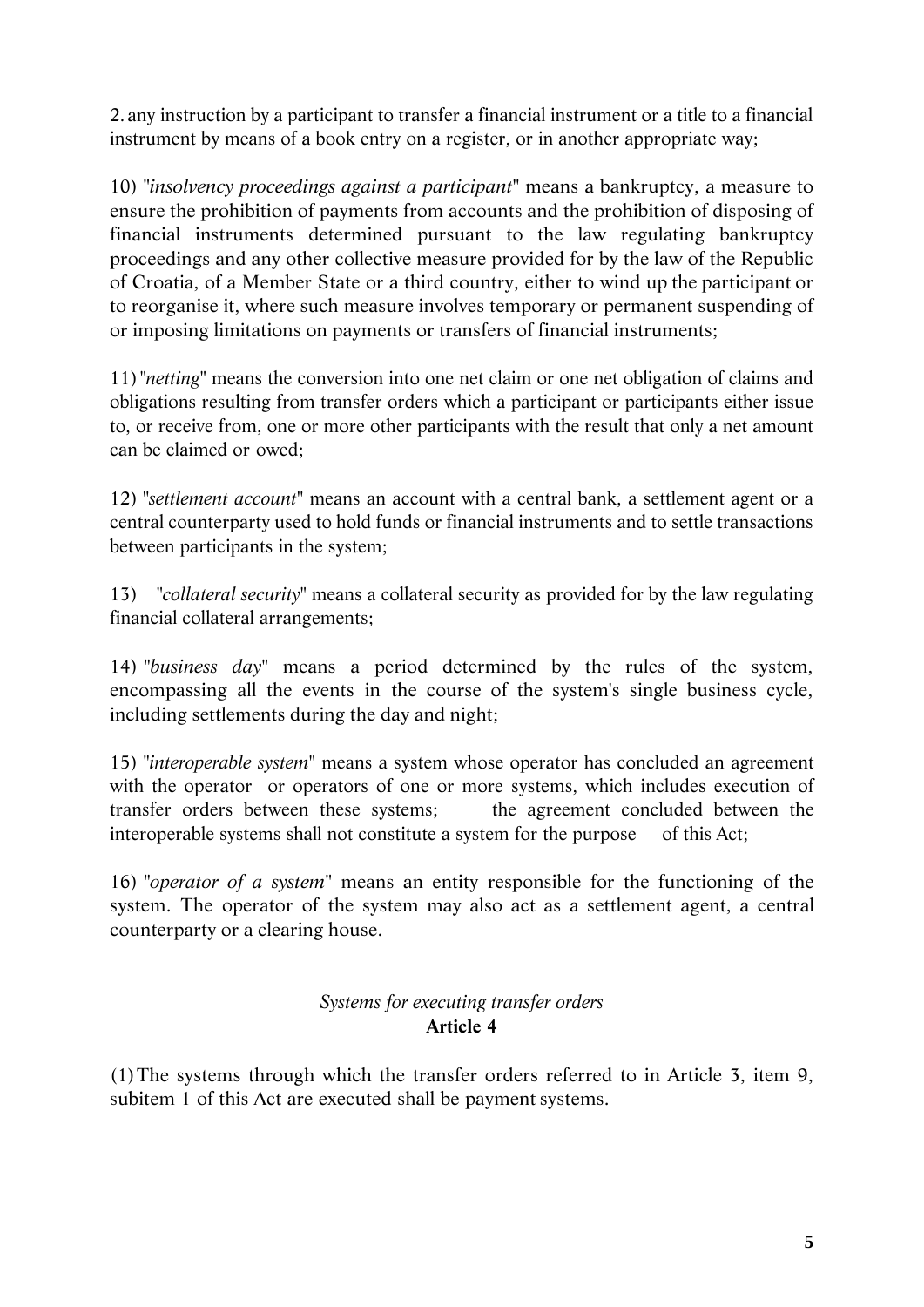(2)The systems through which the transfer orders referred to in Article 3, item 9, subitem 2 of this Act are executed shall be financial instruments settlement systems. The financial instruments settlement systems may also be used for the execution of the transfer orders referred to in Article 3, item 9, subitem 1 of this Act.

## *Competence*  **Article 5**

(1)The Croatian National Bank shall, ex officio, take the decision on the compliance of the system, referred to in Article 4 paragraph 1 of this Act, with the criteria referred to in Article 3, item 1 of this Act and shall publish it in the Official Gazette.

(2)The Croatian Financial Services Supervisory Agency shall take the decision on the compliance of the system, referred to in Article 4, paragraph 2 of this Act, with the criteria referred to in Article 3, item 1 of this Act, in accordance with the law regulating the capital market, and shall publish it in the Official Gazette.

(3)The operator of a system shall provide to the competent authority, referred to in paragraph 1 or paragraph 2 of this Article, data on the participants and indirect participants and shall notify it of any change in participants and indirect participants in the system.

(4)The institution shall, upon a request of any person with a legitimate interest, provide information about the systems in which it participates and about the main rules governing the functioning of those systems.

# *Entry and irrevocability of transfer orders*  **Article 6**

(1)The rules of each system shall define the moment of entry into the system of a transfer order, issued by either a participant in the system or by a third party.

(2)The moment of irrevocability of a transfer order shall mean a moment defined by the rules of the system, from which neither a participant in the system nor a third party may revoke a transfer order.

(3)The rules of the system that is interoperable with other systems shall be compliant, regarding the moment of entry into the system and moment of irrevocability, to the largest extent possible, with the rules of all other interoperable systems. The rules of all other interoperable systems involved shall have no effect on the moment of entry into the system and moment of irrevocability which are regulated by the rules of that system, unless this is explicitly prescribed by the rules of all the systems participating in interoperable systems.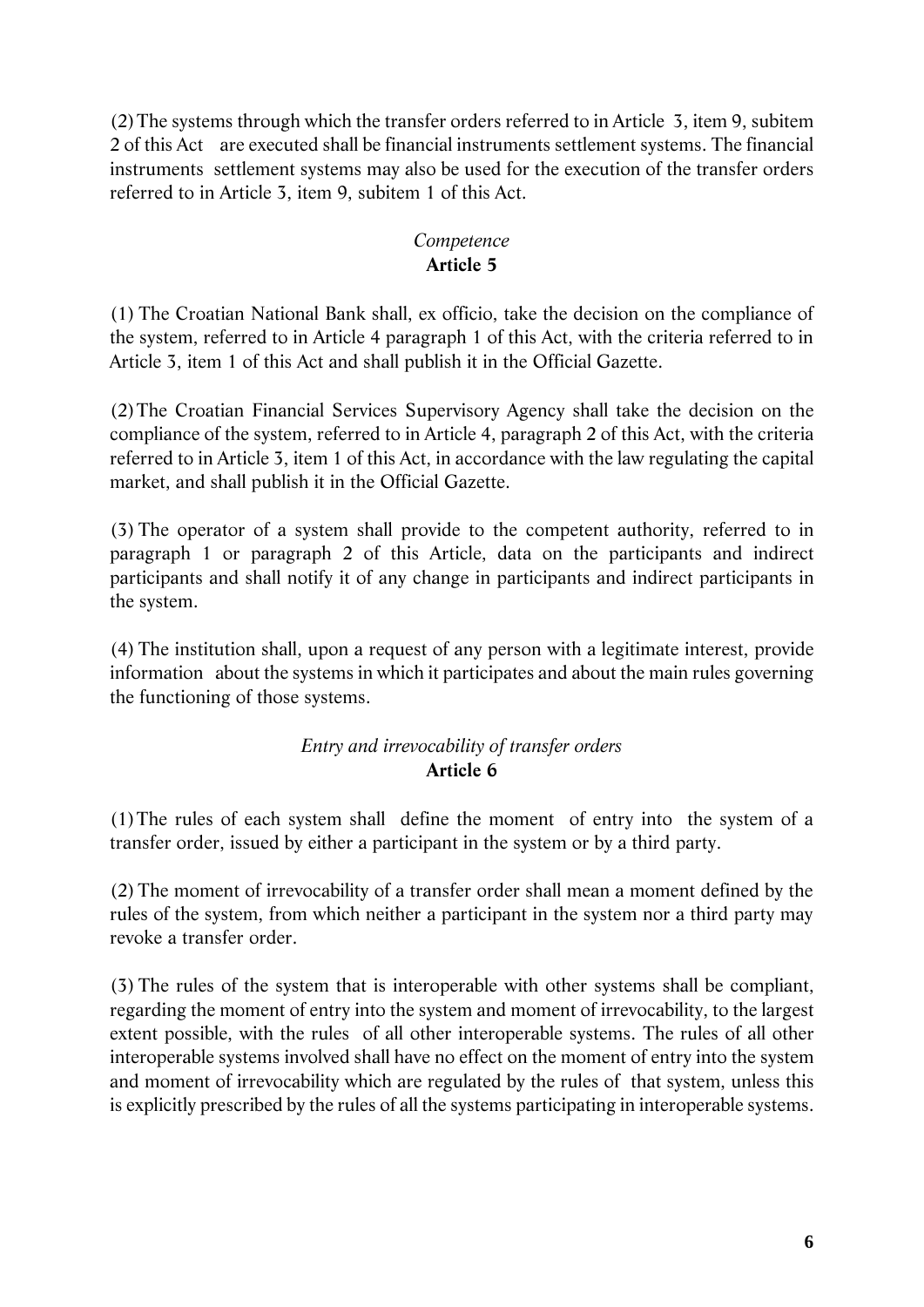## **II EFFECTS OF THE OPENING OF INSOLVENCY PROCEEDINGS AGAINST A PARTICIPANT ON THE RIGHTS AND OBLIGATIONS WITH RESPECT TO PARTICIPATION IN A SYSTEM**

#### *Insolvency proceedings and the moment of opening insolvency proceedings against a participant*  **Article 7**

(1)The moment of opening of insolvency proceedings against a participant shall be the moment (day, hour and minute) of the adoption of a relevant decision by a court or another competent authority of the Republic of Croatia, of a Member State or a third country.

(2)The opening of insolvency proceedings against a participant shall neither have retroactive effects on the rights and obligations of a participant arising from, or in connection with, its participation in a system earlier than the moment of opening of insolvency proceedings, nor on the rights and obligations of a participant in the interoperable system or of the operator of an interoperable system which is not a participant.

#### *Transfer orders and netting in the event of opening of insolvency proceedings against a participant*  **Article 8**

(1) In the event of opening of insolvency proceedings against a participant in a system or in another interoperable system or against the operator of an interoperable system which is not a participant, transfer orders and netting shall be legally enforceable and binding on third parties, provided that the transfer orders entered the system before the moment of opening of insolvency proceedings, pursuant to the rules of the system.

(2)Notwithstanding paragraph 1 of this Article, transfer orders that are entered into the system after the moment of opening of insolvency proceedings against a participant and are carried out in the course of the business day, determined by the rules of the system, during which such proceedings were opened, shall be legally enforceable and binding on third parties only if the operator of a system can prove that, at the time when these transfer orders became irrevocable, it was not aware, nor should have been aware, of the opening of such proceedings.

(3)The nullity or voidance of transactions and contracts concluded prior to the moment of opening of insolvency proceedings shall not lead to the unwinding of netting.

(4) In the event of opening of insolvency proceedings against a participant or operator of another interoperable system, funds or financial instruments available on the settlement account of that participant may be used to fulfil that participant's obligations in the system or another interoperable system on the business day of opening of such proceedings.

(5)In the event of opening of insolvency proceedings against a participant, it shall be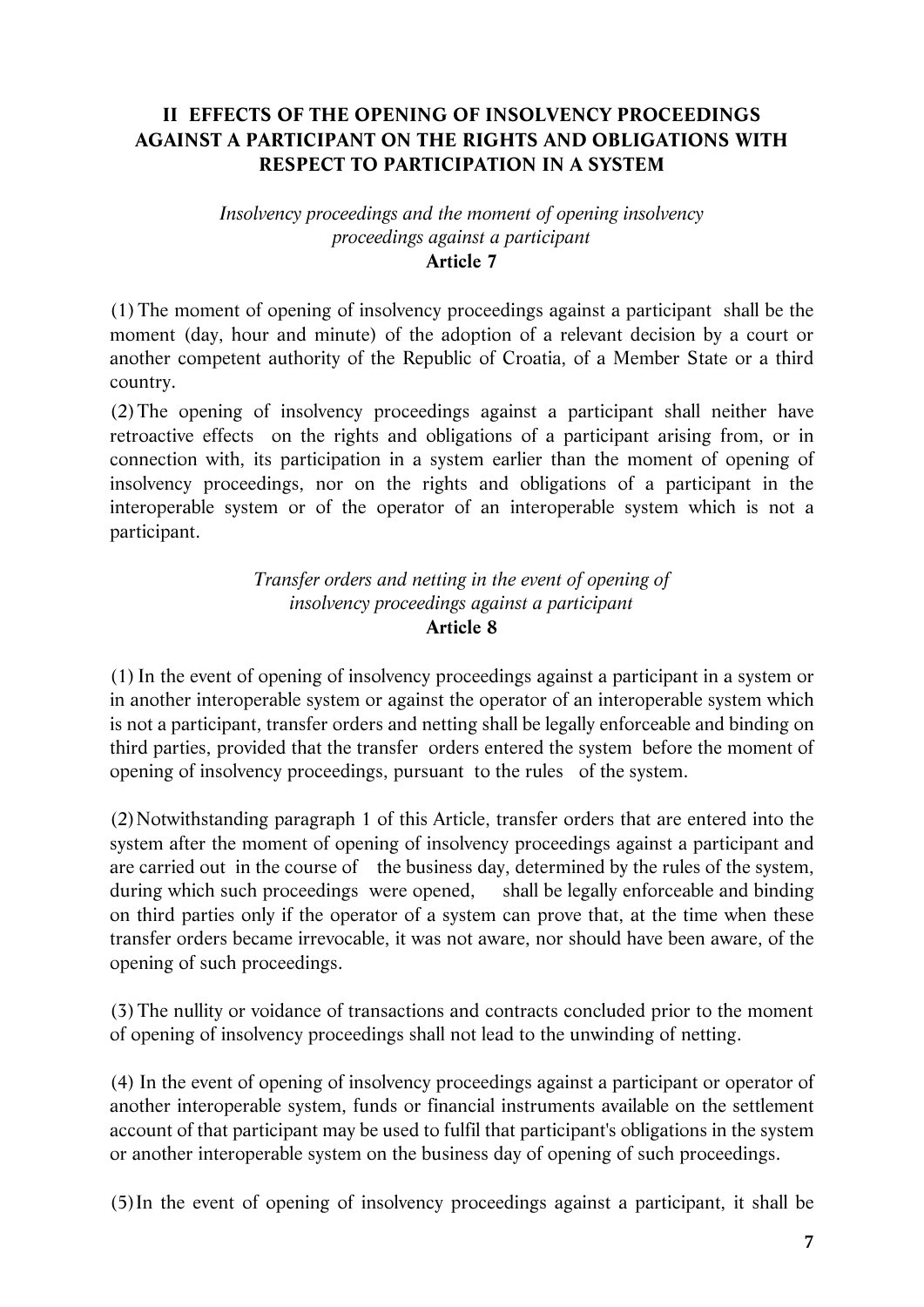permitted to extend a credit to a participant within the system on the business day of opening of the proceedings, on the basis of the collateral security available for fulfilling of the obligations of that participant in the system or in the interoperable system.

# *Notification of the opening of insolvency proceedings*  **Article 9**

(1)A court or another competent authority shall without delay notify the Croatian National Bank and the Croatian Financial Services Supervisory Agency of the moment of opening of insolvency proceedings against a participant.

(2)The Croatian National Bank and the Croatian Financial Services Supervisory Agency shall, without delay and within their respective fields of competence, forward the notification referred to in paragraph 1 of this Article to the operator of the system whose participant the notification concerns.

(3)The Croatian National Bank and the Croatian Financial Services Supervisory Agency shall, without delay and within their respective fields of competence, send the notification referred to in paragraph 1 of this Article to the competent authorities of other Member States.

(4)The Croatian National Bank and the Croatian Financial Services Supervisory Agency shall without delay forward the notification of the opening of insolvency proceedings against a participant, received from the competent authority of another Member State, to the operator of the system whose participant the notification concerns.

### *Applicable law*  **Article 10**

In the event of opening of insolvency proceedings against a participant in a system, the rights and obligations arising from, or in connection with, the participation of that participant in the system shall be determined by the national law governing that system.

# **III RIGHTS OF HOLDERS OF COLLATERAL SECURITY**

*Rights of holders of collateral security in the event of insolvency proceedings against the provider of collateral security*  **Article 11** 

(1)Insolvency proceedings against the following entities shall have no effect on the rights of the operator of the system or a participant to collateral security obtained in connection with the functioning of a system or another interoperable system, and on the rights of the Croatian National Bank to the obtained collateral security:

a) against the participant (in a system or another interoperable system), b) against the operator of an interoperable system who is not a participant, c) against the counterparty of the Croatian National Bank, or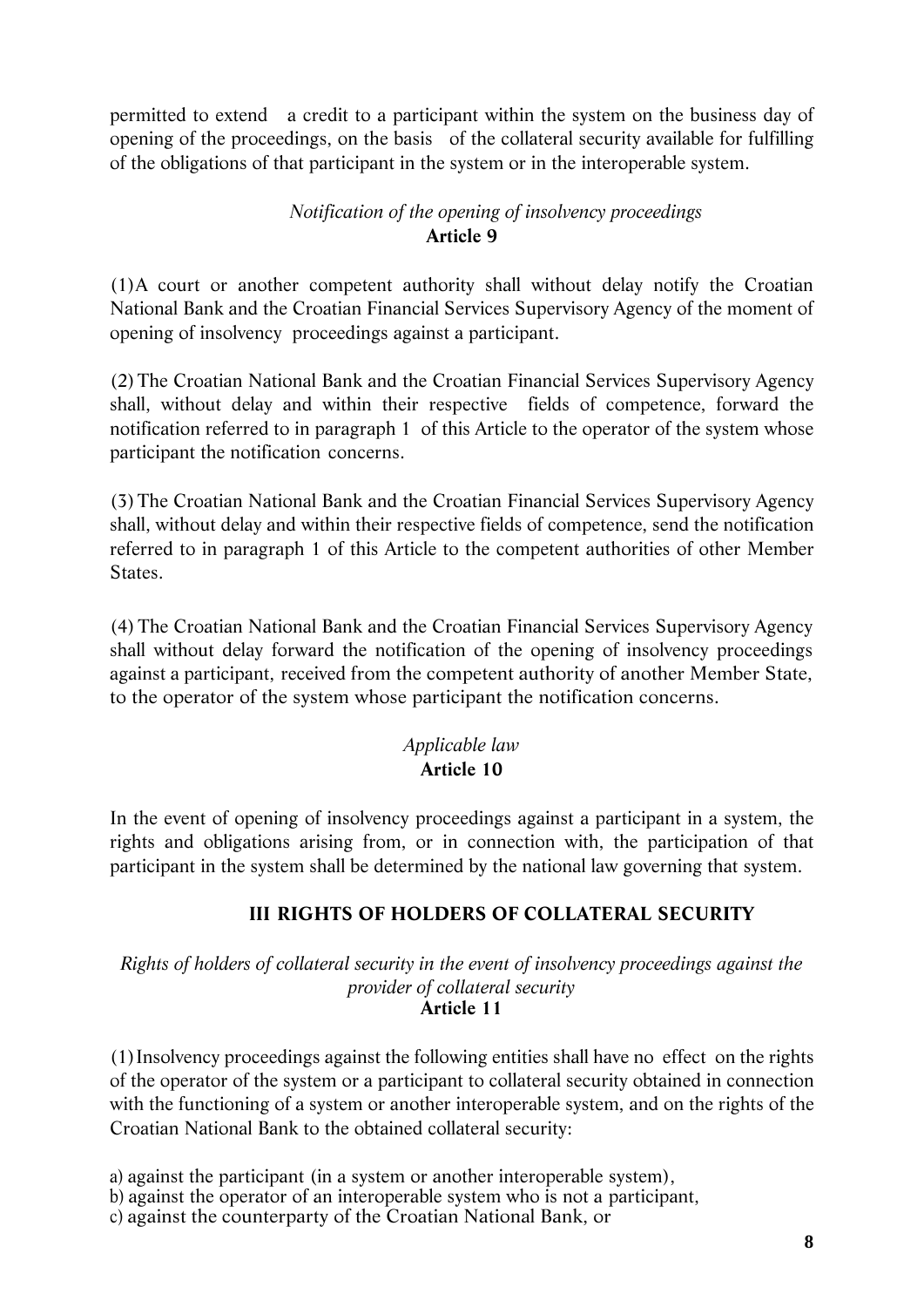d) against any other third party that has provided the collateral security.

Any such collateral security may be used to exercise these rights.

(2)Paragraph 1 of this Article shall apply accordingly to the rights of the central banks of the Member States or of the European Central Bank to the obtained collateral security.

# *Applicable law*  **Article 12**

(1)Where financial instruments or rights in financial instruments are provided as collateral security to participants, operators of the systems and/or the Croatian National Bank, and their rights or the rights of any other person acting on their behalf with respect to the financial instruments are legally recorded in a register, an account or a centralised deposit system, the rights of such entities shall be governed by the law of the state in which the register, account or centralised deposit system is located.

(2)Where financial instruments or rights in financial instruments are provided as collateral security to the central bank of a Member State or the European Central Bank and their rights or the rights of any other person acting on their behalf with respect to the financial instruments are legally recorded in a register, an account or a centralised deposit system of the Member State, their rights shall be governed by the law of the Member State in which the register, account or centralised deposit system is located.

# **IV OBLIGATIONS OF THE COMPETENT AUTHORITIES**

# *Records of the systems*  **Article 13**

(1)The competent authorities referred to in Article 5, paragraphs 1 and 2 of this Act shall, within their respective fields of competence, maintain the records of the systems which are included in the scope of this Act, and shall publish them at their websites.

(2)The records of the systems shall contain at least the following information:

1) the name of the system, 2)the firm and head office of the operator of the system, and

3)a list of participants and indirect participants in the system.

(3)The competent authorities referred to in paragraph 1 of this Article may, within their respective fields of competence, regulate the scope and content of the records of the systems.

(4)The competent authorities referred to in paragraph 1 of this Article shall, within their respective fields of competence, notify the Ministry of Finance of the records of the systems referred to in paragraph 1 of this Article and of any change therein within eight days from the date of entering the change in the records.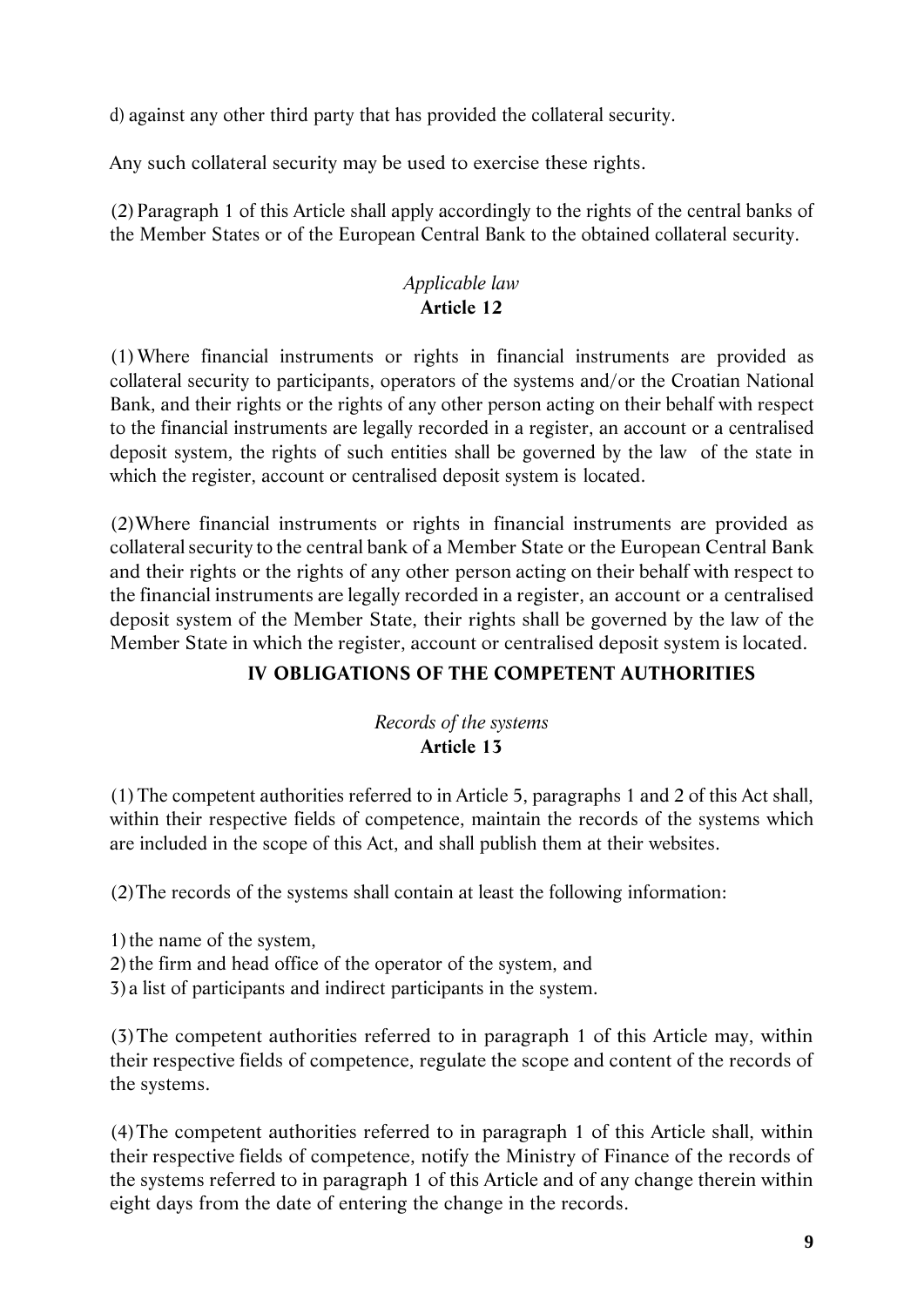# *Notification of the European Commission*  **Article 14**

(1) The Croatian National Bank shall notify the European Commission of its field of competence referred to in Article 5, paragraph 1 of this Act, of the payment systems which are included in the scope of this Act and of the operators of those systems.

(2) The Croatian Financial Services Supervisory Agency shall notify the European Commission of its field of competence referred to in Article 5, paragraph 2 of this Act, of the financial instruments settlement systems which are included in the scope of this Act and of the operators of those systems.

## **V TRANSITIONAL AND FINAL PROVISIONS**

### *Cessation of effect of the Act on Settlement Finality in Payment and Financial Instruments Settlement Systems*  **Article 15**

(1)On the date of entry into force of this Act, the Act on Settlement Finality in Payment and Financial Instruments Settlement System (Official Gazette 117/2008) shall cease to have effect.

(2)Payment systems for which the Croatian National Bank has, before the entry into force of this Act, established in its decision that they comply with the conditions set forth in the Act on Settlement Finality in Payment and Financial Instruments Settlement Systems (Official Gazette 117/2008) shall be the systems within the meaning of Article 3, item 1 of this Act.

(3)The financial instruments settlement system for which the Croatian Financial Services Supervisory Agency has, before the entry into force of this Act, established in its decision that it complies with the conditions set forth in the Act on Settlement Finality in Payment and Financial Instruments Settlement Systems (Official Gazette 117/2008) shall be the system within the meaning of Article 3, item 1 of this Act.

(4)A transfer order which is entered into the system before the entry into force of this Act, but is executed after its entry into force, shall be considered the transfer order within the meaning of this Act.

### **Article 16**

As of the date of accession of the Republic of Croatia to the European Union, the provision of Article 3, item 2, subitem 3 of this Act shall cease to have effect.